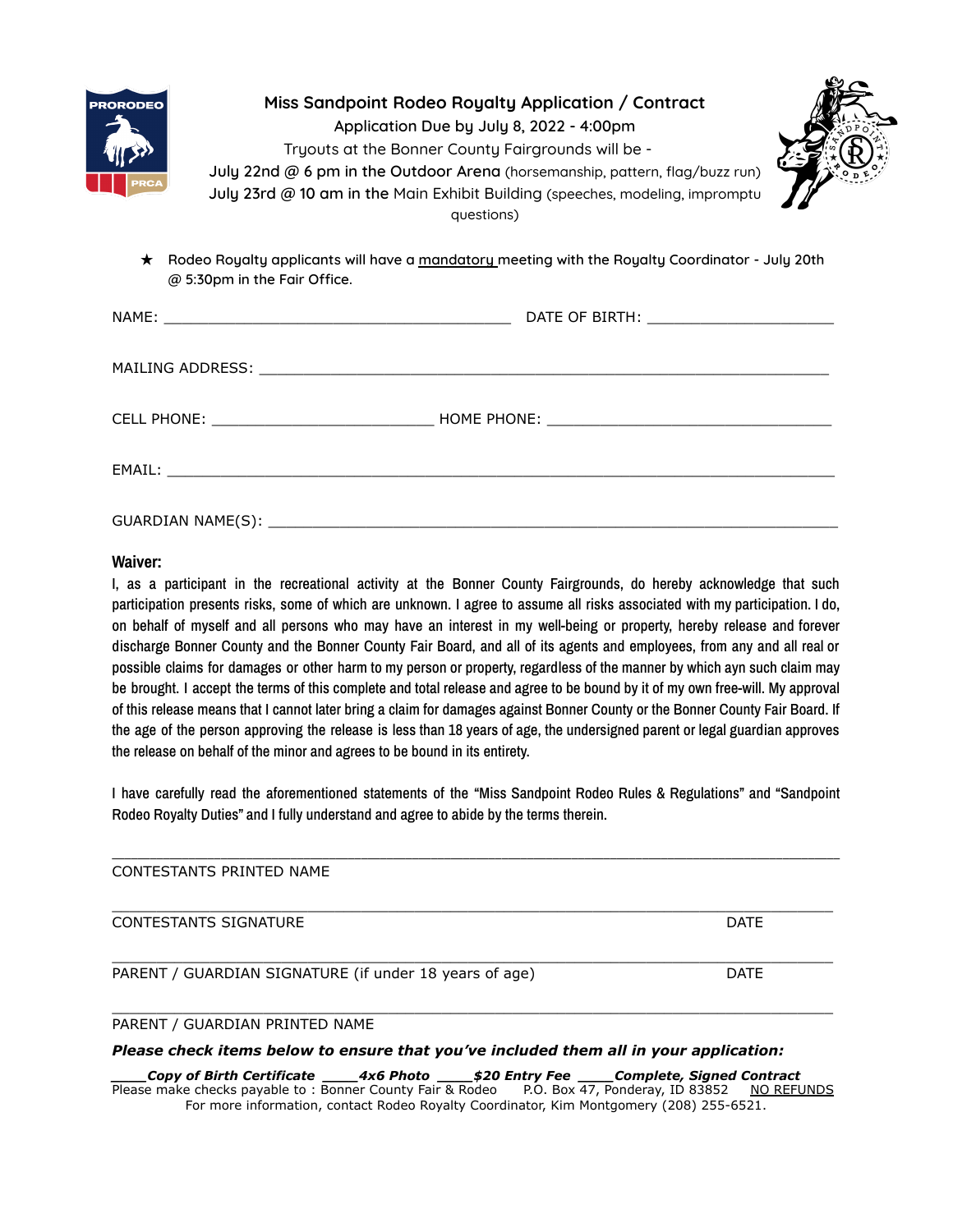| <b>PRORODEO</b><br><b>PRCA</b> | Miss Sandpoint Rodeo Royalty Application / Contract<br>Application Due by July 8, 2022 - 4:00pm<br>Tryouts at the Bonner County Fairgrounds will be -<br>July 22nd @ 6 pm in the Outdoor Arena (horsemanship, pattern, flag/buzz run)<br>July 23rd @ 10 am in the Main Exhibit Building (speeches, modeling,<br>impromptu questions) |  |  |
|--------------------------------|--------------------------------------------------------------------------------------------------------------------------------------------------------------------------------------------------------------------------------------------------------------------------------------------------------------------------------------|--|--|
|                                |                                                                                                                                                                                                                                                                                                                                      |  |  |
|                                | MAILING ADDRESS: NATIONAL SERVICES                                                                                                                                                                                                                                                                                                   |  |  |
|                                | CELL PHONE: THE RESERVE HOME PHONE:                                                                                                                                                                                                                                                                                                  |  |  |

EMAIL: \_\_\_\_\_\_\_\_\_\_\_\_\_\_\_\_\_\_\_\_\_\_\_\_\_\_\_\_\_\_\_\_\_\_\_\_\_\_\_\_\_\_\_\_\_\_\_\_\_\_\_\_\_\_\_\_\_\_\_\_\_\_\_\_\_\_\_\_\_\_\_\_\_\_\_

By my signature on this application, I hereby certify that I have read and completely understand the accompanying *Official Rules and Regulations of the Miss Sandpoint Rodeo* and I have also read and understand the accompanying *Miss Sandpoint Rodeo Contract* that I acknowledge the rules and regulations, as well as the rules and regulations, as well as, the Miss Sandpoint Rodeo Contract to apply to myself at all times during my competition in the Miss Sandpoint Rodeo, it's programs, activities and functions; that said rules and regulations pertain to all persons related to my appearance in the competition; and the Sandpoint Rodeo Committee, will rely upon my execution hereof and all terms and conditions set forth herein, in permitting my appearance and participation in the Miss Sandpoint Rodeo.

By the execution hereof, I hereby **RELEASE** and **HOLD** Bonner County, Bonner County Fair Board and the Sandpoint Rodeo Committee, the officers, directors, accredited sponsors both commercial and private, employees, agents, members and/or representatives of each, **HARMLESS** from any and all rights, claims and/or actions, direct and/or indirect, fixed and/or contingent, of whatsoever kind and/or character, as shall now exist and/or hereafter arise from, and/or be the result of, my, and/or persons related to, my appearance and/or participation in the Miss Sandpoint Rodeo, its programs, activities and/or functions. The undersigned does acknowledge that she is familiar with equestrian and rodeo sports and activities and that the same are inherently dangerous to her and those related to her participation therein. The undersigned further acknowledges that the Sandpoint Rodeo Committee cannot and does not guarantee the safety and/or well-being of any participant and/or against harm to the participant and/or the conduct of any participant other than the undersigned. The undersigned acknowledges that this release and indemnification is executed without specific knowledge of existing and/or future rights, claims, and/or actions, but executes the same notwithstanding such lack of knowledge, the risk thereof being known by, and assumed by, the undersigned and found to be reasonable for her assumption.

By the execution hereof, the undersigned does:

- 1. Grant permission to Sandpoint Rodeo Committee, to verify any and all information contained herein by and through information held by persons other than the undersigned and shall execute and deliver to the above named entities such documents as are required to obtain any and all information reasonably necessary to verify any and all such information.
- 2. Certify her to be of the age evidenced by the Certificate of Birth attached hereto and/or to be attached hereto (a) Miss Sandpoint Rodeo must have obtained the age of 16 years and shall not have obtained the age of 24 years, by competition date.
- 3. 8 x 10 photograph for photogenic judging of herself and does release all right, claim, title and/or interest therein together with any and all information provided herein, and/or hereafter otherwise acquired by the above, regarding the undersigned, for use in matters of public relations, advertising and/or promoting the Miss Sandpoint Rodeo both now and in the future.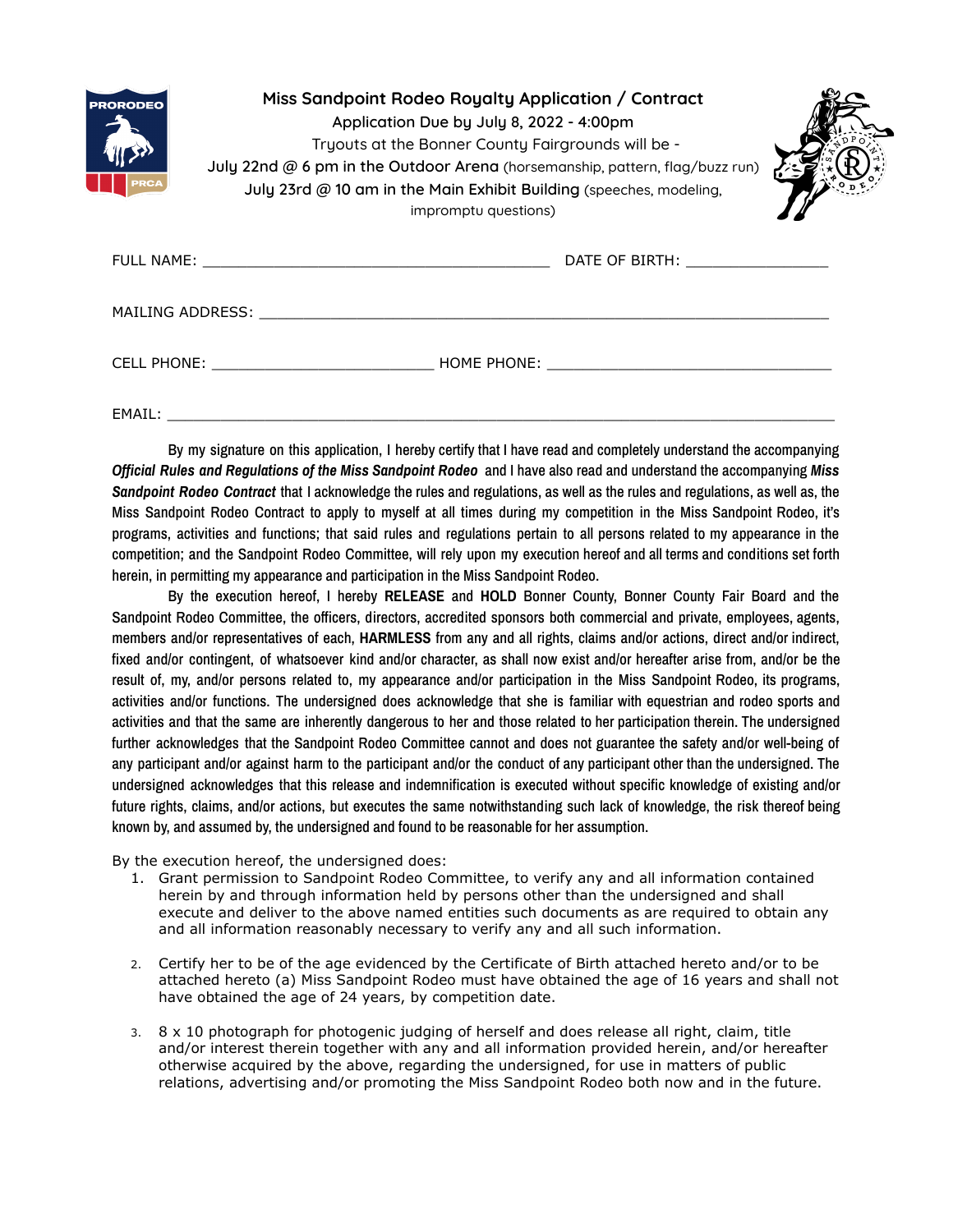- 4. Both now and in the future, authorize Sandpoint Rodeo Committee to use, distribute, print, reproduce, and/or publish, (a) any and all photographs provided by the undersigned, and/or taken by any authorized representative of the, Sandpoint Rodeo Committee, and (b) information provided herein and/or hereafter acquired by the Sandpoint Rodeo Committee, relating to and/or otherwise regarding the undersigned, all without right of present and/or future compensation.
- 5. Has not been or is not currently married or pregnant. You are not married or pregnant during her reign as Miss Sandpoint Rodeo.
- 6. At no time during, before or after your reign (this shall include if your title is removed for any reason) negative remarks shall not be made on any media outlet, including social media, newspaper, radio, television, etc.

The undersigned does agree that (a) the foregoing certifications and agreements are continuing in nature, (b) upon failure of any certification and/or authorization set forth above, and/or (c) if the undersigned shall fail to provide notice of the change in any of the above certifications and/or authorizations, during her participation in the Miss Sandpoint Rodeo Competition, she will automatically and without notice be disqualified from further participation in the Miss Sandpoint Rodeo Royalty program, and does hereby agree to indemnify and hold the Sandpoint Rodeo Committee, together with the officers, directors, accredited sponsors both commercial and private, employees, agents, members and/or representatives of each, harmless as against all rights, claims and/or actions arising by reason thereof.

In the event the undersigned shall receive the title of Miss Sandpoint Rodeo, she agrees to complete the tenure of title in accordance with the Miss Sandpoint Rodeo Duty Expectations and Rules, Etc.; shall at all times act in the best interest of and to promote the Sandpoint Rodeo; make such public appearances as shall be designated by the Sandpoint Rodeo Committee, the same an allowance to help with expenses, from the Sandpoint Rodeo Committee.

Applicant agrees and stipulated that disqualification from the Sandpoint Rodeo program shall relinquish and deliver to the Sandpoint Rodeo Committee, all claims and accouterments (crown, banner, buckle, sash etc.) as shall relate to the title of Miss Sandpoint Rodeo, all. This agreement shall be binding upon all heirs, assigns, successors, trustees, receivers, legally appointed guardians, administrators, executors and personal representatives of the Sandpoint Rodeo Committee, and the undersigned.

The undersigned do affix their signatures hereto without reserve.

# CONTESTANTS PRINTED NAME \_\_\_\_\_\_\_\_\_\_\_\_\_\_\_\_\_\_\_\_\_\_\_\_\_\_\_\_\_\_\_\_\_\_\_\_\_\_\_\_\_\_\_\_\_\_\_\_\_\_\_\_\_\_\_\_\_\_\_\_\_\_\_\_\_\_\_\_\_\_\_\_\_\_\_\_\_\_\_\_\_ CONTESTANTS SIGNATURE **Example 2018** DATE \_\_\_\_\_\_\_\_\_\_\_\_\_\_\_\_\_\_\_\_\_\_\_\_\_\_\_\_\_\_\_\_\_\_\_\_\_\_\_\_\_\_\_\_\_\_\_\_\_\_\_\_\_\_\_\_\_\_\_\_\_\_\_\_\_\_\_\_\_\_\_\_\_\_\_\_\_\_\_\_\_ PARENT / GUARDIAN SIGNATURE (if under 18 years of age) DATE

\_\_\_\_\_\_\_\_\_\_\_\_\_\_\_\_\_\_\_\_\_\_\_\_\_\_\_\_\_\_\_\_\_\_\_\_\_\_\_\_\_\_\_\_\_\_\_\_\_\_\_\_\_\_\_\_\_\_\_\_\_\_\_\_\_\_\_\_\_\_\_\_\_\_\_\_\_\_\_\_\_\_\_\_\_\_\_\_\_\_\_\_\_\_\_\_\_\_\_\_\_\_\_\_\_\_\_\_\_\_\_\_\_\_

\_\_\_\_\_\_\_\_\_\_\_\_\_\_\_\_\_\_\_\_\_\_\_\_\_\_\_\_\_\_\_\_\_\_\_\_\_\_\_\_\_\_\_\_\_\_\_\_\_\_\_\_\_\_\_\_\_\_\_\_\_\_\_\_\_\_\_\_\_\_\_\_\_\_\_\_\_\_\_\_\_ PARENT / GUARDIAN PRINTED NAME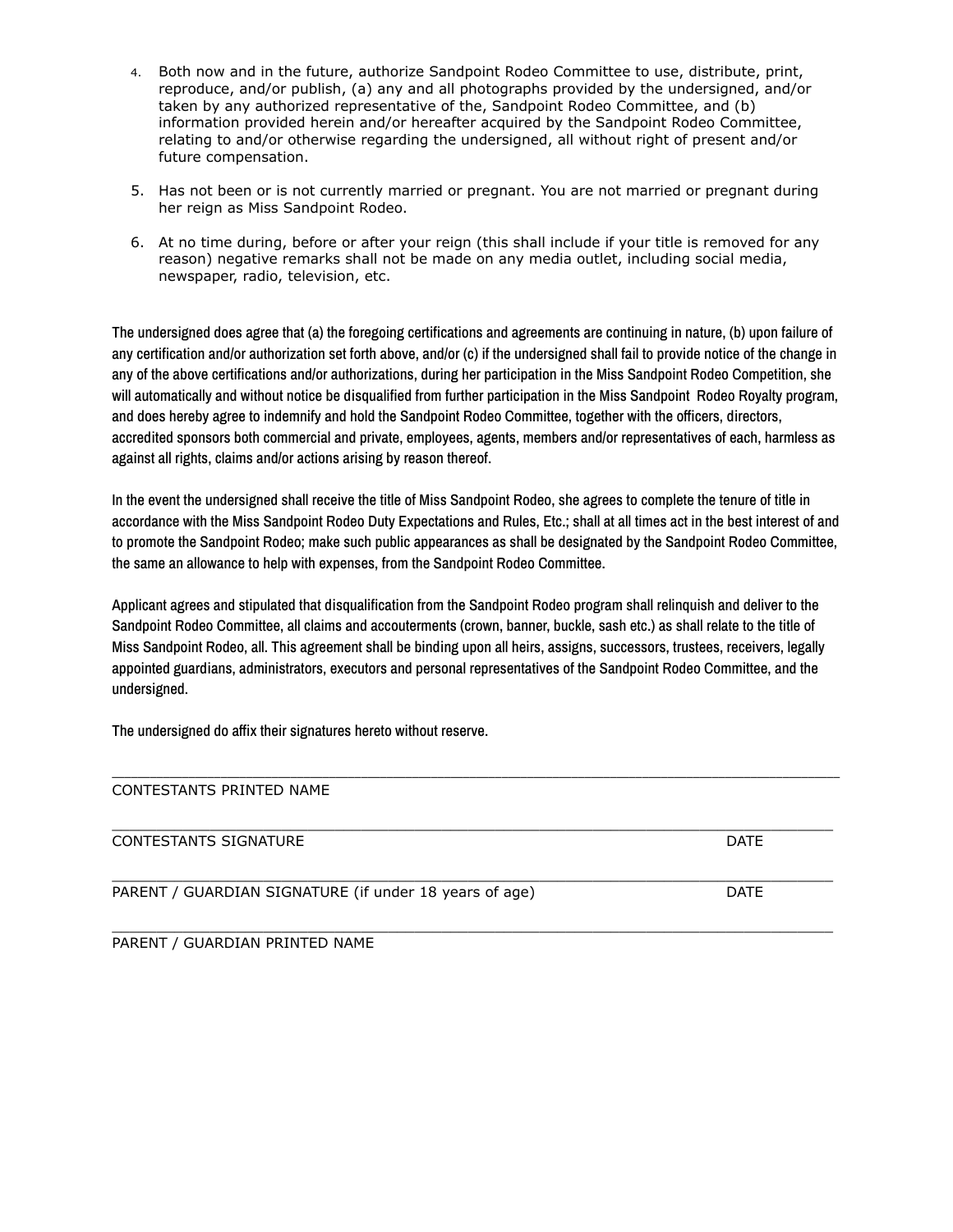

**Miss Sandpoint Rodeo Royalty Application / Contract Application Due by July 8, 2022 - 4:00pm** Tryouts at the Bonner County Fairgrounds will be - **July 22nd @ 6 pm in the Outdoor Arena** (horsemanship, pattern, flag/buzz run) **July 23rd @ 8 am in the Main Exhibit Building** (speeches, modeling, impromptu questions)

\_\_\_\_\_\_\_\_\_\_\_\_\_\_\_\_\_\_\_\_\_\_\_\_\_\_\_\_\_\_\_\_\_\_\_\_\_\_\_\_\_\_\_\_\_\_\_\_\_\_\_\_\_\_\_\_\_\_\_\_\_\_\_\_\_\_\_\_\_\_\_\_\_\_\_\_\_\_\_\_\_\_\_\_\_\_\_\_\_\_\_\_\_\_\_\_\_\_\_\_\_\_\_\_\_\_\_\_\_\_\_\_\_\_



★ **This page will be judged!**

CONTESTANTS PRINTED NAME

- **1) Education:**
- **2) Scholastic Ambitions:**
- **3) Life Ambitions:**
- **4) List your experience with the Rodeo:**
- **5) Tell about your favorite PRCA event and why:**
- **6) Other disciplines you and your horse are disciplined in:**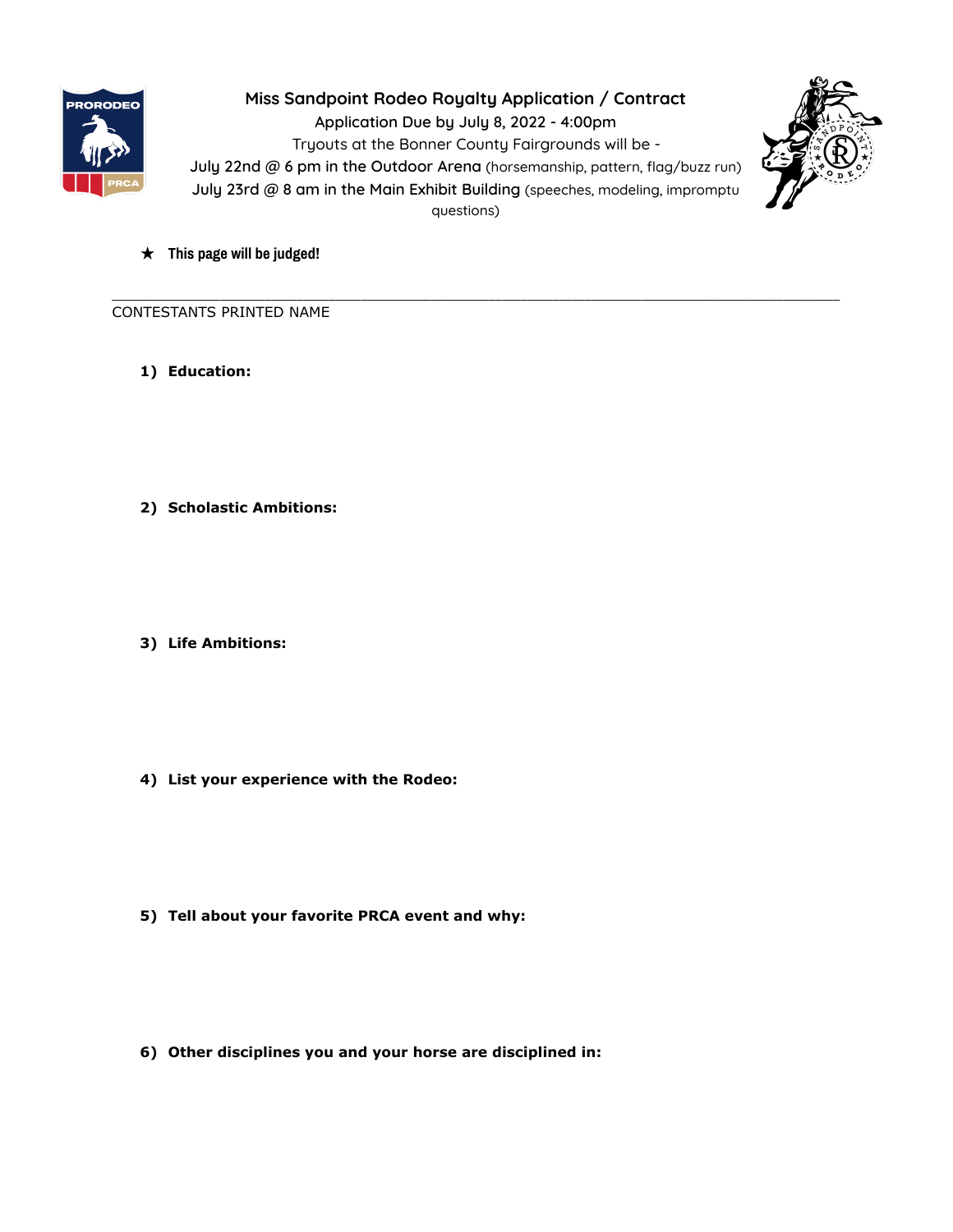**7) Organizations or Clubs you are a member of:**

**8) Hobbies and Interests:**

**9) When I become Miss Sandpoint Rode, I want to … (and why):**

**10) Please explain why it is important to carry on Rodeo Traditions:**

**11)What idea do you have to promote rodeo to the youth in Bonner County:**

**12) The Sandpoint Rodeo became a PRCA rodeo in 2015. What will you do to be knowledgeable about PRCA rules and sponsors?**

**13) Tell us some facts about PRCA; events, PRCA rodeos close to Sandpoint, NFR, etc.**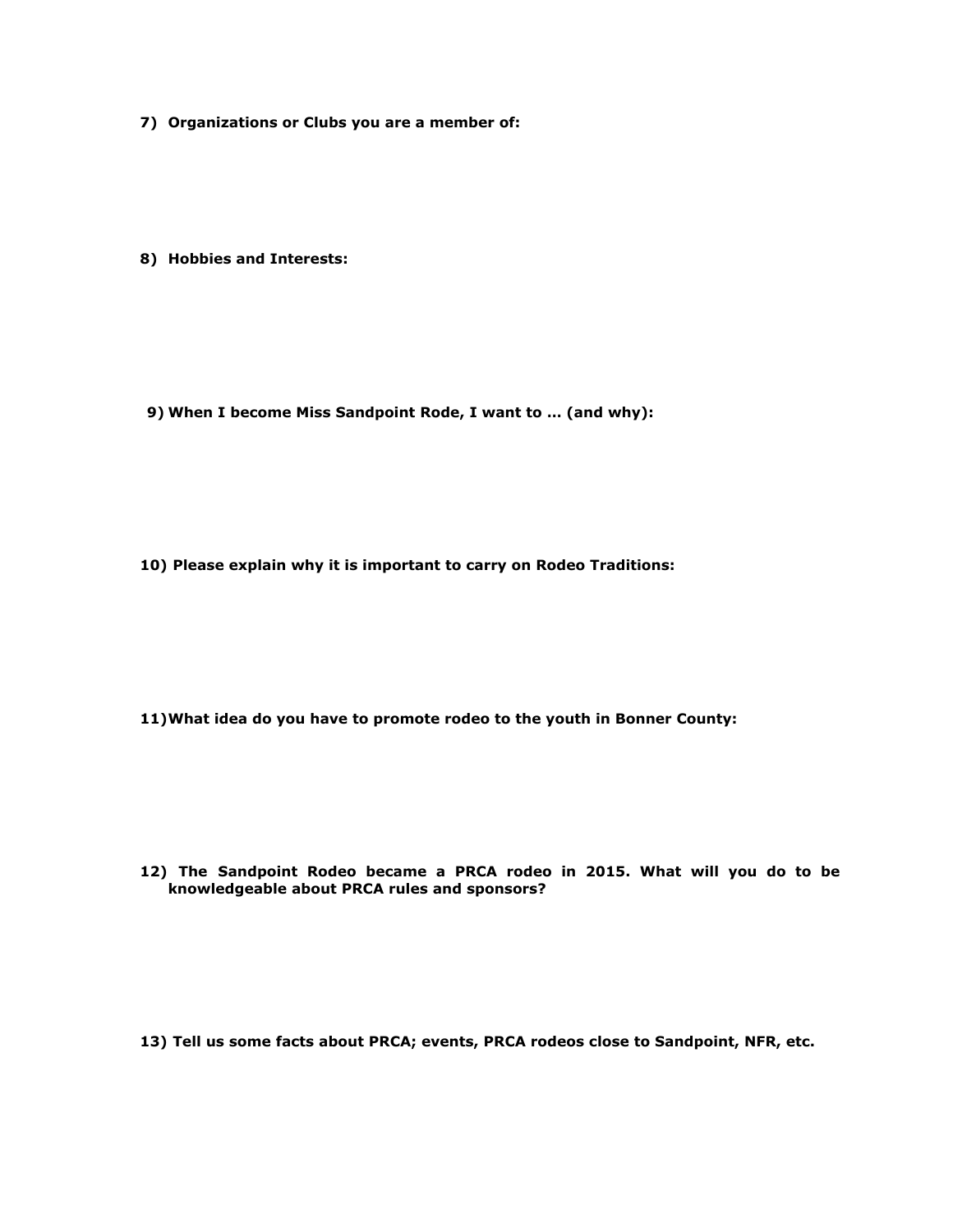

## **Miss Sandpoint Rodeo Application / Contract**

**Application Due by July 8, 2022 - 4:00pm**

Tryouts at the Bonner County Fairgrounds will be -

**July 22nd @ 6 pm in the Outdoor Arena** (horsemanship, pattern, flag/buzz run)

**July 23rd @ 8 am in the Main Exhibit Building** (speeches, modeling, impromptu

questions)



## **CATEGORIES OF COMPETITION**

The Categories of Competition must be prepared and completed for Rodeo Royalty Tryouts on July 22 & 23, 2022. The first six (6) items, including: competition questionnaire answers, essay, resume, pictures, references are to be placed in a 3-ring presentation folder and placed with your table display for the Rodeo Royalty Tryouts.

## **TABLE DISPLAY**

The Table Display is a chance to show off yourself, your lifetime achievements and goals. This will give judges a chance to get to know you and what kind of person you are. We suggest a tri-fold poster board. Be creative and original in your display! You can be as innovative and artistic as you want, but the topics below must be included in your presentation. This event is designed to give you a creative way to display your photos where the audience can enjoy as well and get to know you.

TABLE DISPLAY POINT TOTAL  $=$  50 and are based on the following:

- 1. Theme: 10 Points
- 2. Creativity: 10 Points
- 3. Originality: 10 Points
- 4. Neatness: 10 Points
- 5. Overall Presentation: 10 Points

A table will be provided and you are responsible for any draping. You are allowed 30" x 30" for your display and rules are as follows: No audio sounds, height not more than 18" above the table.

**EXAMPLE:** Use cowboy/rodeo - themed material to drape the table, layout your personal items, include your entry picture in a frame, have your favorite flowers, a bit or spurs. Have fun with this!

## **COMPETITION QUESTIONNAIRE:**

**Answer the following questions on a separate document and put into a 3-ring presentation folder.**

- 1. Have you held other titles or participated in other contests?
- 2. What made you decide to run for Miss Sandpoint Rodeo?
- 3. Do you plan to run for other queen titles in the future?
- 4. Past accomplishments or achievements in school, rodeo, sports, etc.
- 5. How long have you been rodeoing and what is your event(s)?
- 6. What plans do you have to represent rodeo if you are selected as Miss Bonner County Rodeo?
- 7. What is the name of the horse you are using for this contest and is it yours?
- 8. What are your other hobbies or interests and community services?
- 9. Create a brief biography. This will be submitted to the newspaper if you are crowned Miss Bonner County Rodeo.

## **ESSAY**

Please write at least 3 paragraphs, no more than 5, on "*Why I'm Tough Enough to Wear Pink*".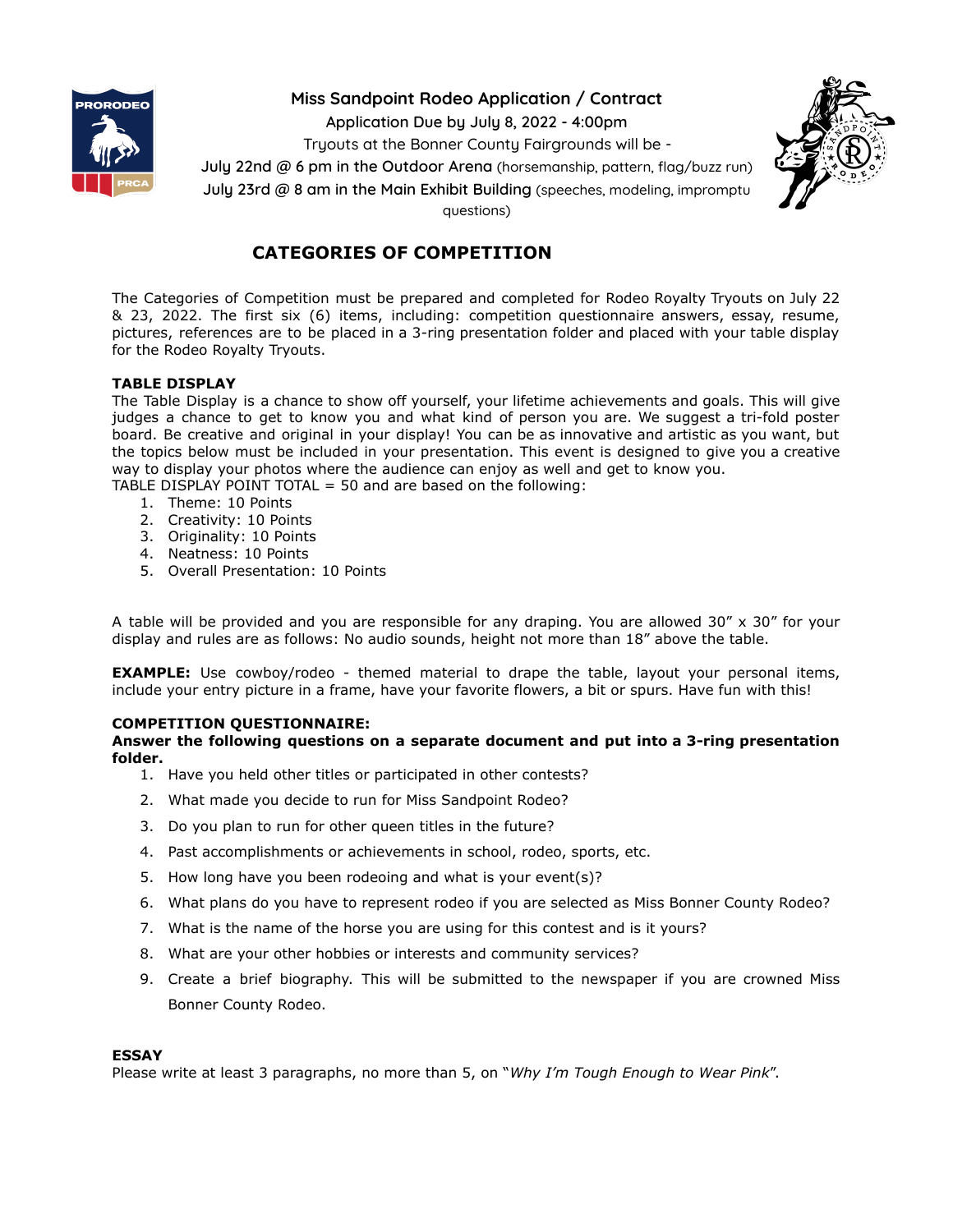#### **RESUME**

Must include your address, hometown, past jobs, current job or school name, activities you are involved in, past royalty titles held, and your future plans.

#### **PICTURES**

Show photos of your involvement with rodeo or anything related to your lifestyle and personality, and include these in your 3-ring presentation folder.

#### **RECOMMENDATIONS**

Must have three recommendations. These must be from people in the community. No family members please. These three recommendations must be included in your 3-ring presentation folder.

#### **RODEO ROYALTY TRYOUTS (DAY-OF CATEGORIES)**

#### **PERSONAL INTERVIEW (1-35 points)**

During this segment, the judges will ask you questions about everything and anything having to do with rodeo and yourself. The questions are just to see how you would react under pressure. Your personality and appearance are also being judged at this time. Stay calm and be yourself! The judges do not bite, and they are very nice individuals who just want to know what type of person you are.

#### **PERSONALITY (1-15 points)**

Show the judges the real you, let your personality shine.

#### **APPEARANCE (1-15 points)**

Appearance includes cleanliness, neat and press attire that fits your body type, a hat that fits and is clean, polished booths, groomed hair, appropriate makeup and clean manicured nails.

#### **MODELING (1-20 points)**

Past royalty will demonstrate a modeling pattern. Each contestant will introduce themselves, model and then give their speech and/or answer questions from judges.

## **Two Categories:**

## **-Fashion Forward**

Each contestant will model an outfit of their choice. A skirt, dress, slacks, or jeans is fine with a cowboy hat, western boots, and belt. Contestants will present their own modeling pattern. After modeling, each contestant will answer impromptu questions, asked by the judges.

#### **-Elegance**

Each contestant will model an elegant dress of their choice. Dress should be long and fit the contestant's body type, worn along with a cowboy hat, western boots and belts. After modeling, each contestant will give their speech.

#### **SPEECH**

Your prepared speech is to be three to four minutes long. Pick one of the following topics:

## -**Why I'm Tough Enough to Wear Pink**

#### **- Stories from a Rusty Old Chute Gate**

**-How the Outside of a Horse Can Change the Inside of a Person**

#### **IMPROMPTU SPEECH (1-20 points)**

The impromptu speech question or subject will be given to the contestant after she finishes her Fashion Forward Modeling. The contestant will respond to the questions or subject within two minutes.

### **HORSEMANSHIP (1-75 points)**

Contestants must wear a white button down shirt and black or dark jeans, along with other qualifications for PRCA Arena Attire. You will be given two patterns, you are expected to learn both and you will be told which one you will perform one hour before the horsemanship portion of the competition. Pattern one will be on your horse and pattern two will be on a draw horse. Contestants will be allowed 15 minutes to work the drawn horse prior to performing horsemanship pattern two. Patterns are subject to change. Patterns will be confirmed and posted no later than two weeks prior to tryouts.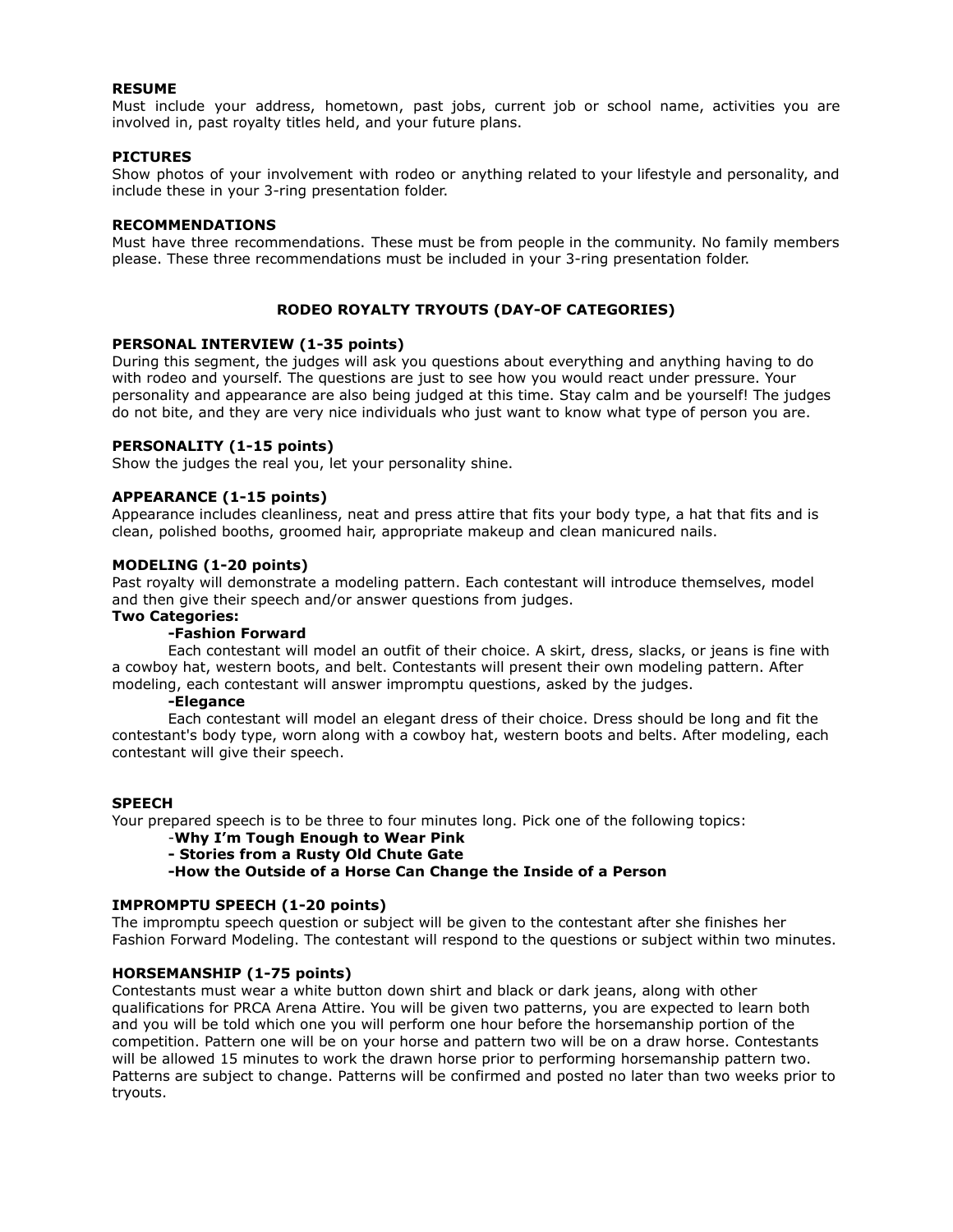### **ARENA PRESENCE (1-25 points)**

You will be judged on your buzz run performance for both your horse and the draw horse. You will be judged on your ability to carry a flag on only your horse.

## **RODEO KNOWLEDGE AND ANIMAL WELFARE TEST (1-15 points)**

This test is only 15 questions long. The questions will relate to rules set forth in the PRCA and WPRA rule books. For study information please visit [www.prca.com](http://www.prca.com) and [www.wpra.com.](http://www.wpra.com)

#### **MISS CONGENIALITY (This is a separate title given, no points awarded)**

Contestants will cast secret ballots to select the title of Miss Congeniality.

#### **MISS SANDPOINT RODEO DUTIES**

#### **The below items explain what your duties will be during your reign as Miss Sandpoint Rodeo.**

As the title holder you are the official representative of the Miss Sandpoint Rodeo, and as such are responsible to present the sport of the rodeo in its true nature to the public.

You must strive to represent exceptional sportsmanship, horsemanship, high moral and ethical character, and humane treatment of animals. You are expected to act, speak, and dress according to standards held by the title at all times.

Please check each box, indicating you understand and agree to your duties:

- ❏ The Rodeo Committee **does not** furnish any accident insurance coverage for the official events and representations of your reign.
- ❏ **You may not** compete or hold any other title during your reign which may conflict with your current title activities. Unless approved by the Royalty Coordinator and/or Rodeo Committee
- ❏ You will work closely with your Rodeo Royalty Coordinators. You will be furnished with a list of events and you must attend no less than 5 Rodeos in addition to our Rodeo and Challenge of Champions, 2 Parades, 1 Public Speaking Event, as well as local rodeo royalty pageants and coronations. The Rodeo Royalty Coordinator and royalty must submit a list of events they wish to attend to the Rodeo Committee and then to the Fair Board for approval.
- ❏ It is the responsibility of your parents or guardians to provide transportation for yourself and your horse as well as any other necessary items for appearances.
- ❏ Please keep a journal of your trips, mileage, and any other events you attend. You will need to provide your journal to the Rodeo Committee at the October meeting. All reimbursements will be submitted to the Royalty Coordinator. The Royalty Coordinator will provide all receipts for reimbursement to the Fair Director.
- ❏ You will need a short biography for the Challenge of the Champions and Rodeo Program. Also, we will need a short bio for the announcers to read for Grand Entry.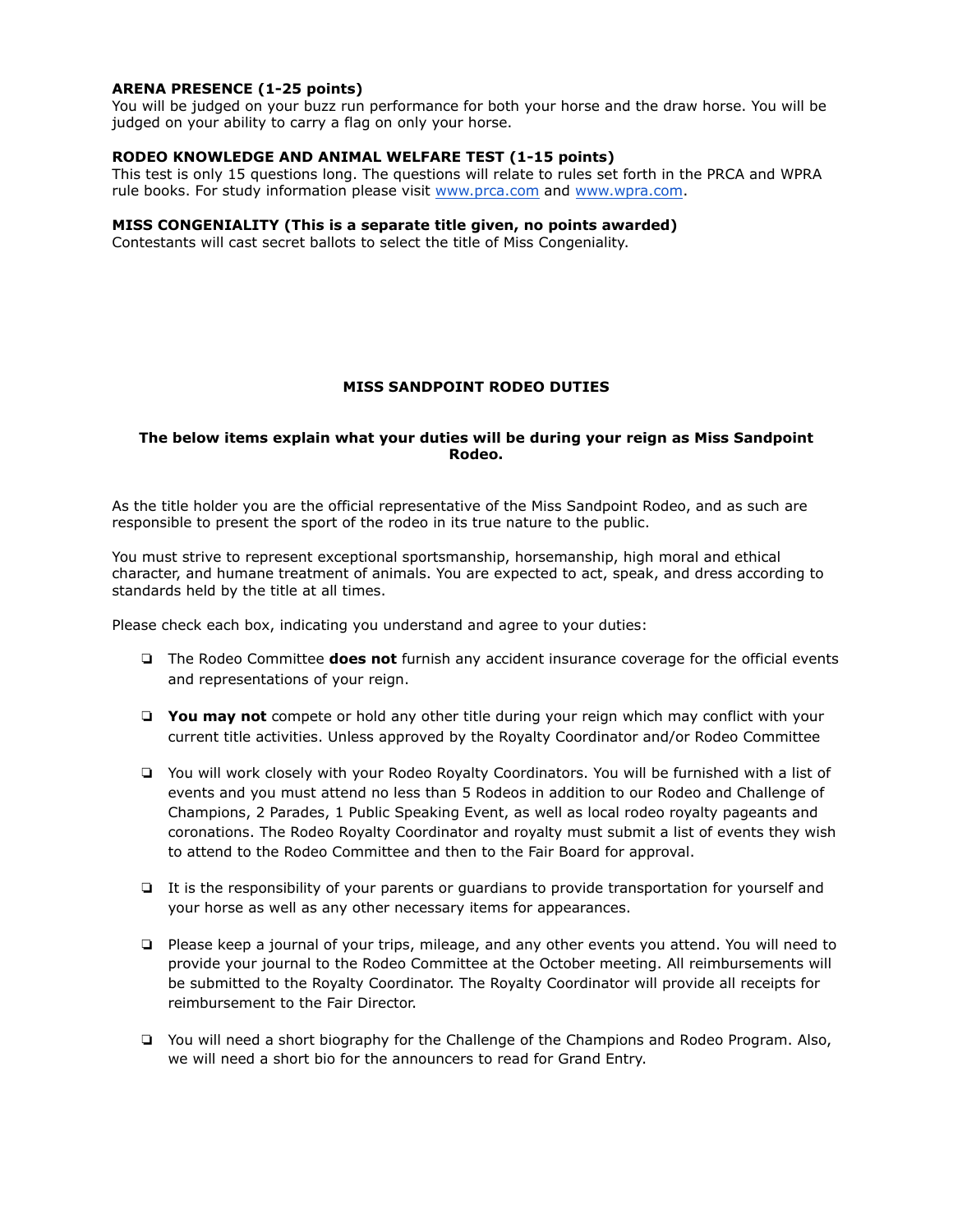- ❏ Rodeo Meetings: You must attend 2/3 of the scheduled meetings: March, April, May, June, July, August, and October. The June, July and August Meetings are **mandatory**. Come dressed in Queen Attire. The Rodeo Committee does like to have you attend and voice your ideas and update the committee on your activities. Fair Board Meetings: Must attend in Fall, following all rodeos, and prior to upcoming coronation.
- ❏ If you are unable to attend a Rodeo Meeting, please notify the Rodeo Royalty Coordinator.
- ❏ Rodeo Royalty Crowns, Chaps, Flag Boot, and Parade Packs are rotating and must be returned to Kim Montgomery or the Fair Office at the end of your reign. If you wish to keep the crown, you may purchase the crown and. Deadline to purchase a crown will be October. The crown and chaps can be handed in with your report.
- ❏ You will be furnished with a leather serape to use during parades, it must be returned at the end of your reign to the Fair Office.
- ❏ You will be awarded: a belt buckle, sash, shirt, jacket, business cards and a plaque.
- ❏ You will have a photo shoot with a photographer chosen by the Royalty Coordinator, date and location to be determined.
- ❏ For all events, you **must arrive early and prepared**. The Royalty Coordinator will provide you with the time for each event.
- ❏ You are expected to conduct yourself properly at all times. Drinking of alcoholic beverages or use of tobacco is prohibited. You may not become pregnant or marry during your reign. In these cases, the title holder will relinquish her title and will need to return crown, buckle, sash and any other Miss Sandpoint Rodeo Royalty items in their possession. Guests are welcome at events while you are fulfilling your official duties for the Royalty program, as long as they are not a distraction from your duties. While it is not against the rules to have a boyfriend, it is important that you remain modest (this includes social media). If you do have a boyfriend, and he is a noticeable distraction, it will not be tolerated.
- ❏ You must have access to a horse during your reign and have the ability to work cattle appropriately. **\*NOTE: The horse you try out on needs to be the same horse you use throughout your reign.** Exceptions can be made with the prior notification and acceptance from the Miss Sandpoint Rodeo Royalty Coordinator.
- ❏ You are encouraged to invite visiting royalty to events.
- ❏ If Miss Sandpoint Rodeo wishes to run for a state title, she will be held over one year so she may participate in that contest as it conflicts with our rodeo dates. You may run for a higher title during your reign. Such as Miss Rodeo Idaho, Miss Pro-West, Miss Dodge Circuit, Miss Teen Rodeo Idaho, Miss High School Rodeo Idaho or Miss Eastern Washington Junior Rodeo.
- ❏ If you wish to compete at the state level, you may with approval from the Rodeo Committee you may seek additional sponsors. It is very important that you let the Committee know every sponsor before you seek them. There is a "No Contact List" available from the Fair Director.
- ❏ You must adhere to the dress code set forth: At all times while representing the Sandpoint Rodeo you are to wear appropriate attire. This consists of a clean, well-shaped felt hat, NO stampede strings. A nice pressed western snapped or button up shirt and pressed blue or black wrangler jeans. Clean western boots, your sash, belt buckle, chaps and crown. Do not tuck pants into boots.